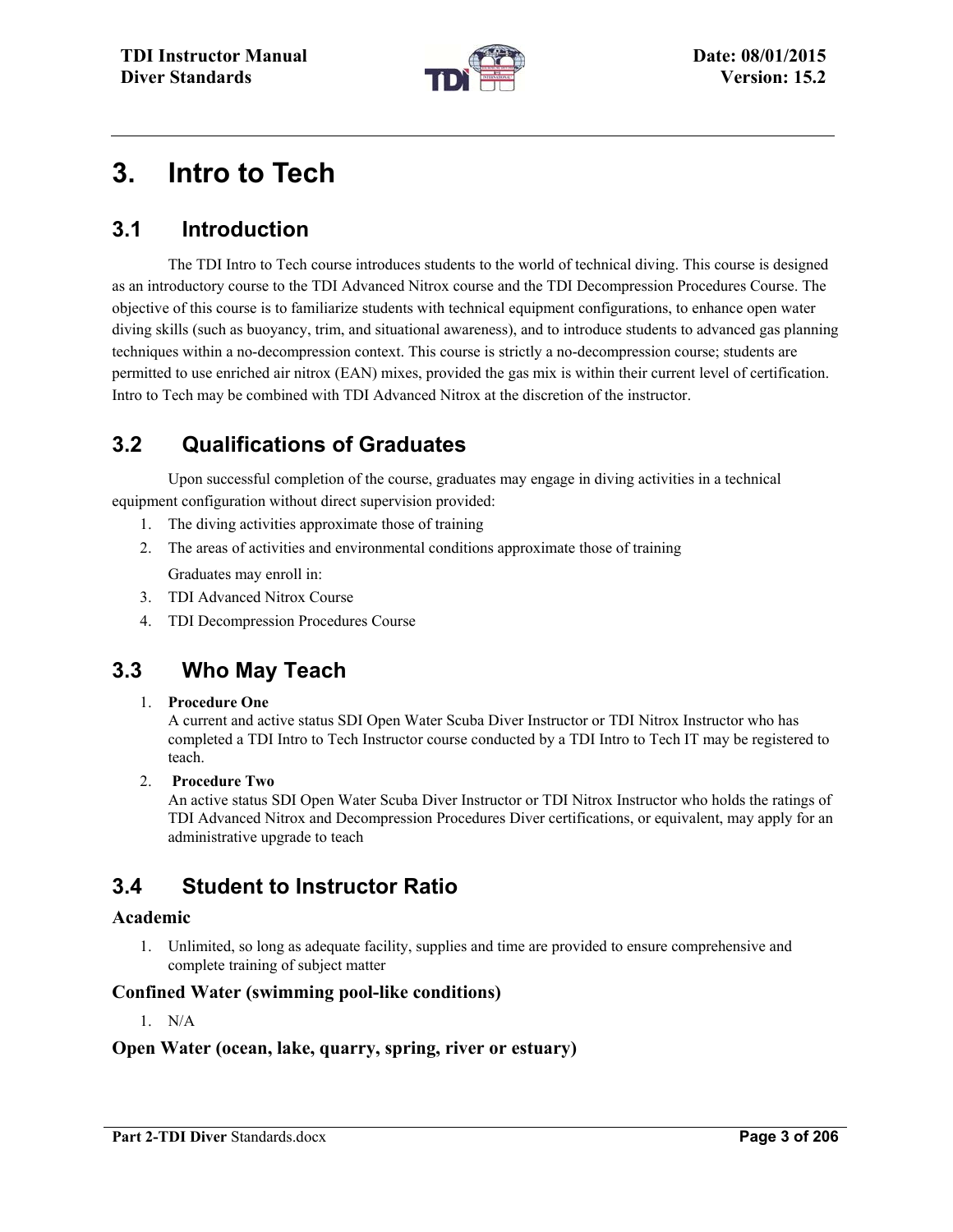

1. A maximum of 6 students per instructor; it is the instructor's discretion to further reduce this number as conditions dictate

# **3.5 Student Prerequisites**

- 1. Minimum age 18, 15 with parental consent
- 2. Minimum certification an SDI Open Water Scuba Diver or equivalent
- 3. Provide proof of 25 logged open water dives

# **3.6 Course Structure and Duration**

### **Open Water Execution**

- 1. A minimum of 3 dives must be conducted; All dives must be conducted at depths within the diver's current level of certification but no dives should exceed 23 metres / 75 feet
- 2. If the TDI Intro to Tech is taught in conjunction with Advanced Nitrox, only a total of 4 dives are required; more may be conducted at the discretion of the instructor

### **Course Structure**

1. TDI allows instructors to structure courses according to the number of students participating and their skill level

### **Duration**

1. The minimum number of classroom and briefing hours is 6

## **3.7 Administrative Requirements**

### **Administrative Tasks:**

- 1. Collect the course fees from all the students
- 2. Ensure that the students have the required equipment
- 3. Communicate the schedule to the students
- 4. Have the students complete the:
	- a. *TDI Liability Release and Express Assumption of Risk* Form
		- b. *TDI Medical Statement* Form

### **Upon successful completion of the course the instructor must:**

1. Issue the appropriate TDI certification by submitting the TDI Diver Registration Form to TDI Headquarters or registering the students online through member's area of the TDI website

# **3.8 Training Material**

### **Required material;**

- 1. *TDI Intro to Tech* Manual
- 2. *TDI Intro to Tech* PowerPoint Presentation
- 3. *TDI Intro to Tech* Instructor Guide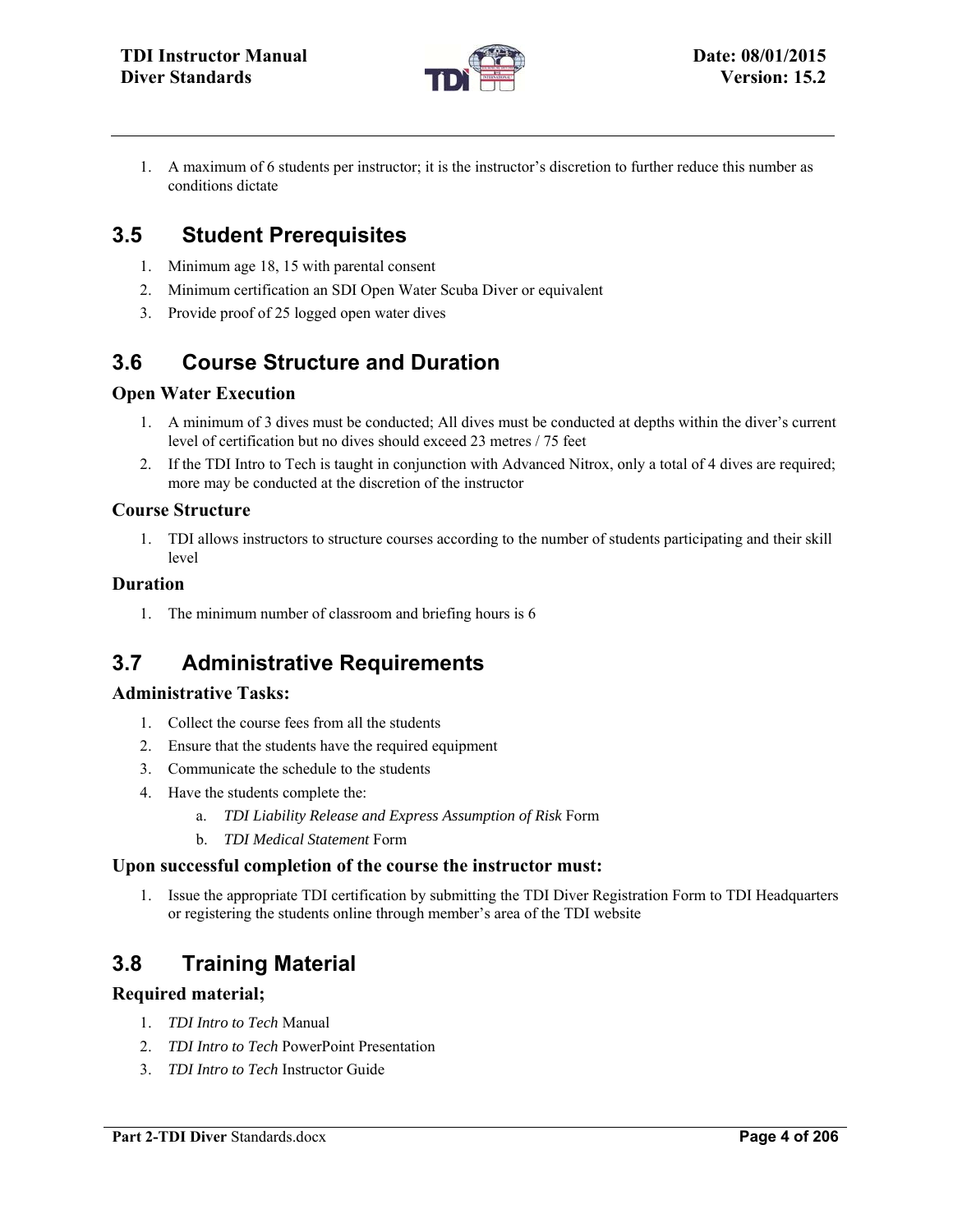

4. *TDI Intro to Tech* Instructor Resource CD

#### **Optional material;**

- 1. *TDI Advanced Nitrox Diving* Manual
- 2. *TDI Decompression Procedures* Manual
- 3. *TDI Intro To Tech Cue Cards*
- 4. *TDI Intro To Tech Evaluation Slate*

### **3.9 Required Equipment**

### **The following equipment is required for this course:**

- 1. Primary cylinder(s) cylinder volume appropriate for diving conditions and diver gas consumption
- 2. Primary regulators
	- a. Primary and alternate second stage required on all primary cylinder(s)
	- b. Submersible pressure gauges are required on all primary cylinder(s)
- 3. Depth gauge and automatic bottom timer and/or dive computer
- 4. Buoyancy compensator device appropriate for equipment configuration
- 5. Ascent reel with lift bag/surface marker buoy
	- a. Appropriate for maximum planned depth
	- b. Lift bag with at least 11 kg / 25 lbs of lift
- 6. Exposure protection appropriate for local diving condition
- 7. Slates / wet-notes

## **3.10 Required Subject Areas**

Instructors may use any materials they feel help in the presentation of the required subject areas. The following topics must be covered during the course:

- 1. Physics
	- a. Pressure review
- 2. Physiology
	- a. Ascent/descent rates
	- b. Hyperthermia
	- c. Hypothermia
	- d. Psychological aspects
- 3. Equipment Considerations
	- a. Single/double cylinder(s); valve options
	- b. Regulator options
	- c. Harness/BCD options
	- d. Computer, bottom timer, depth gauge options
	- e. Reels/spools options
	- f. Lift bag/surface marker bag options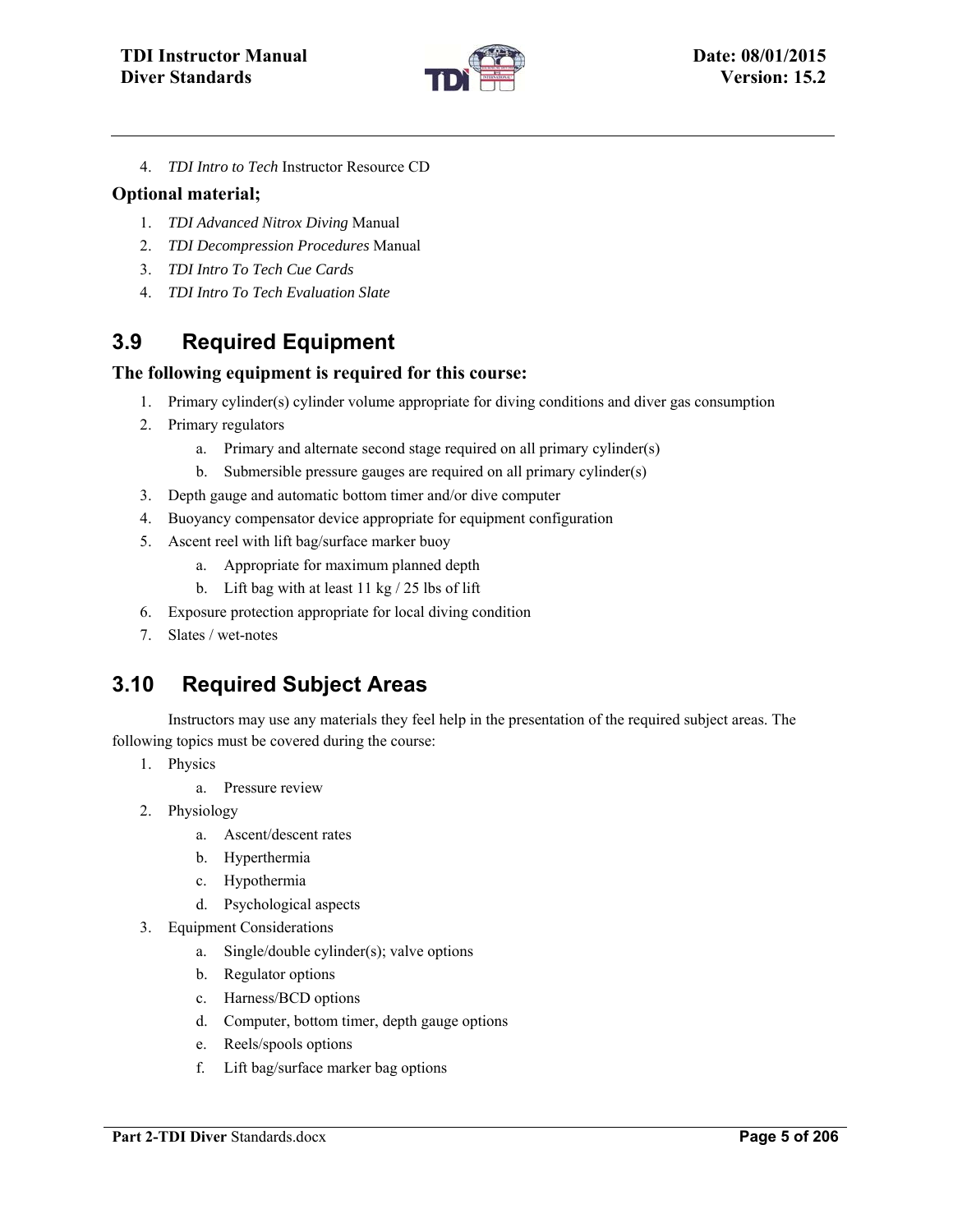

- g. Exposure protection options
- h. Minimum equipment, bring only what is needed
- i. Stream lining and stowing equipment
- 4. Dive Planning
	- a. Tables/computer dive planning and execution
	- b. Surface air consumption (SAC) rate calculations
	- c. Minimum gas reserve calculations for no-decompression dives
	- d. Environmental considerations
- 5. Procedures
	- a. Entry/exit strategies
	- b. Emergency strategies in case of gas failure/loss
	- c. Ascent/descent strategies

# **3.11 Required Skill Performance and Graduation Requirements**

#### **Students are required to successfully complete the following open water skills:**

### **Land drills:**

- 1. Selection and preparation of equipment
- 2. Conduct team oriented skills (buddy checks) for lift bag deployment
- 3. Gas matching among buddy teams
- 4. Demonstrate familiarity with basic hand signals
- 5. Demonstrate adequate pre-dive planning with limits based on the team and personal gas consumption

#### **Pre-dive drills:**

- 1. Use S.T.A.R.T. before every dive
- 2. Stress analysis and mitigation

#### **\*START is S-drill (OOA drill and Bubble Check), Team (buddy equipment checks), Air (gas matching), Route (entry/exit and planned path underwater), Tables (depth, duration, waypoints and schedule).**

#### **In-water drills:**

- 1. Weight check
- 2. Demonstrate adequate buoyancy control (ability to hover at fixed position in water column without moving hands or feet)
- 3. Demonstrate adequate trim (ability to maintain horizontal during the descent, bottom and ascent portion of the dive)
- 4. Demonstrate no-silting propulsion techniques: frog kick, modified frog kick, modified flutter kick, backwards kick
- 5. Demonstrate the ability to perform the following exercises while maintaining trim and buoyancy in the water column:
	- a. Regulator exchange
	- b. Regulator recovery
	- c. Mask partial flood and clear with minimal air loss